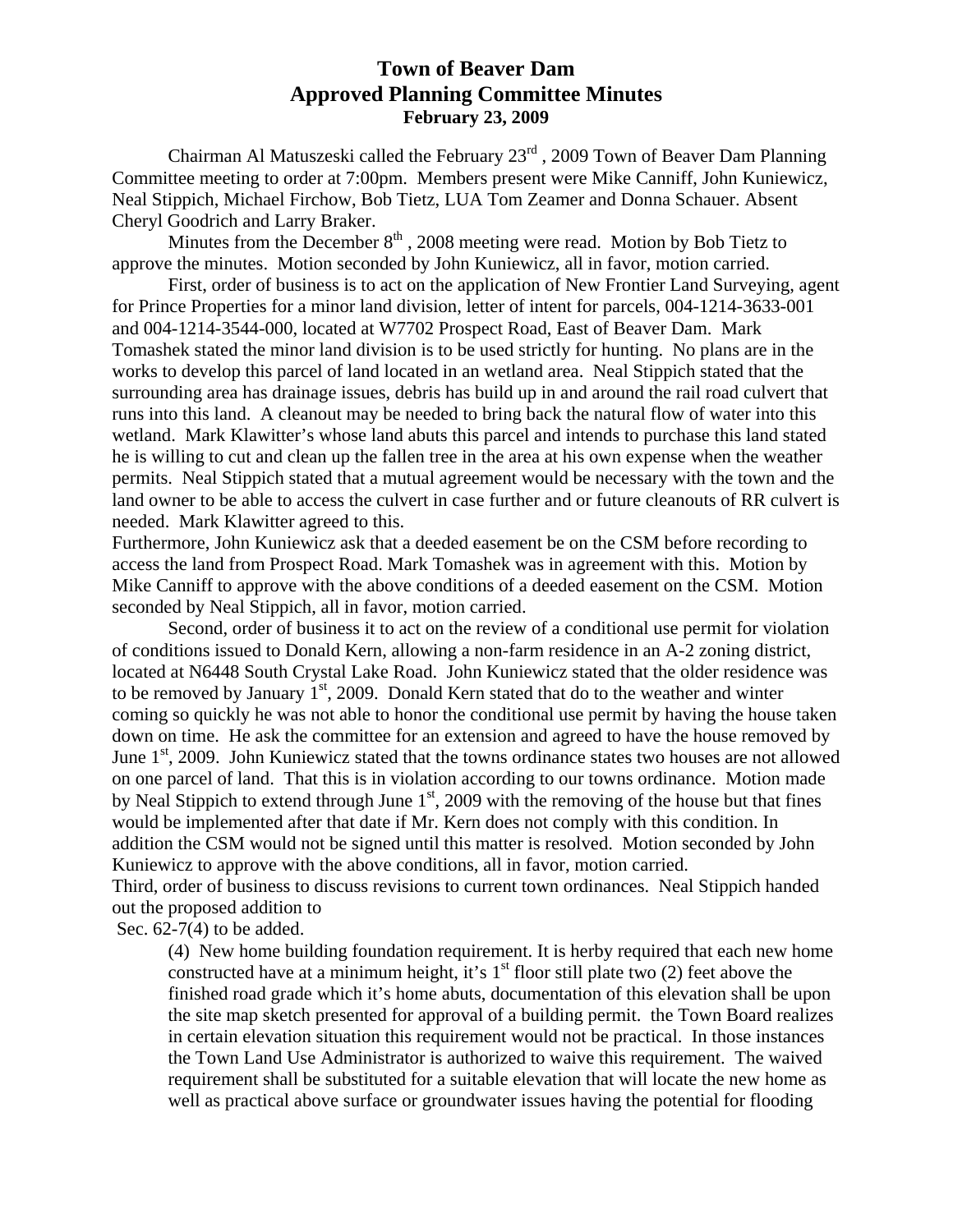the basement area or create the need for an extensive mechanical water evacuation system.

After some discussion a motion to recommend approval to the Town Board for the ordinance changes was made by Al Matuszeski to approve the addition to the towns ordinance. Motion was seconded by Bob Tietz, all in favor, motion carried.

 Fourth, order of business to discuss revisions to current town ordinances. Neal handed out the proposed additions and or changes.

Sec. 62-64(2) a. Child care limited to 4 children.

Sec. 62-65 (2)a. Child care limited to 8 children.

Sec. 62-66 (2) a. State licensed child care facility.

Sec. 62-91

After some discussion a motion was made to approve changing the following to read Sec. 62-64(2) a. to be added.

a. Child care limited to **3** children in addition to those of the residence.

Sec. 62-65 (2)a. **had been added.**

a. Child care limited to **7** children in addition to those of the residence.

Sec. 62-66 (2) **has been added.**

a. State licensed child care facility.

Sec. 62-91 **has been added.** 

Motion to recommend approval to the Town Board for the ordinance changes was made by Mike Canniff. Motion was seconded by John Kuniewicz, all in favor, motion carried.

 Fifth, order of business to discuss revisions to current town ordinances. Neal handed out the proposed additions and or changes **1/28/09 Updates.**

27. Incorporate 12 foot height and reflector specifications of 54-150(c) into 54-150(a). Delete 54-150(c).

28. Correct code reference typo in 54-113 (b). Change 54-143(c) to 54-113(c).

29. Add section 54-113(b)(4) requiring fees for letter of intent and certified survey.

30. In 54-113(i), change the reference from 54-85(e) to 54-85(e)(1).

After some discussion a motion to recommend approval to the Town Board for the ordinance changes was made by Mike Canniff. Motion was seconded by John Kuniewicz, all in favor, motion carried.

 Motion by Bob Tietz to adjourn, seconded by John Kuniewicz, all in favor, motion carried. Meeting adjourned at 8:10pm.

Respectfully,

Donna M. Schauer, Committee Member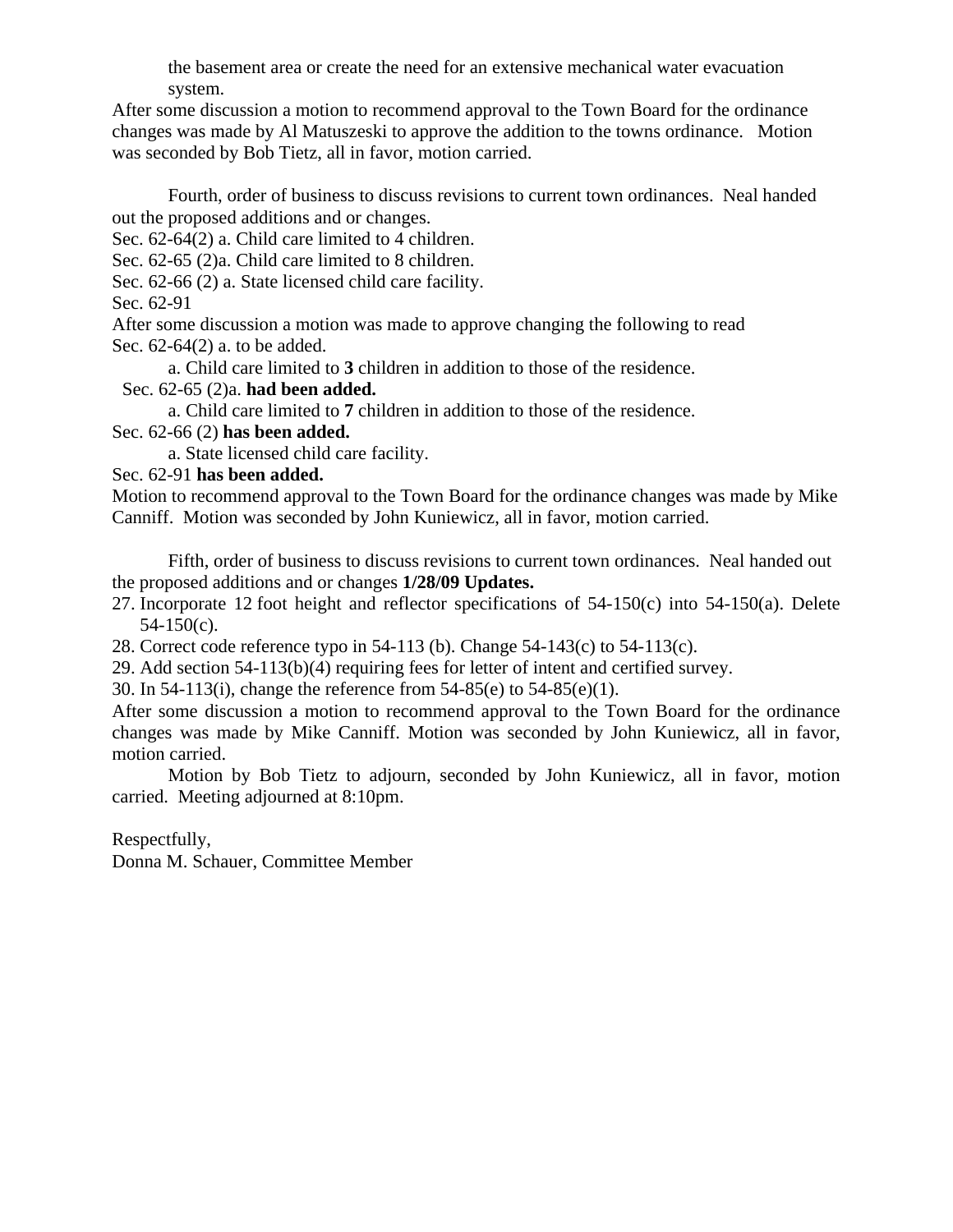# **Town of Beaver Dam Approved Planning Committee Minutes March 30, 2009**

 Chairman Al Matuszeski called the March 30th, 2009 Town of Beaver Dam Planning Committee meeting to order at 7:00pm. Members present were Al Matuszeski, , John Kuniewicz, Neal Stippich, Michael Firchow, Bob Tietz, Donna Schauer. LUA Tom Zeamer and Secretary Cheryl Goodrich. Absent Mike Canniff and Larry Braker.

 Minutes from the Feb 23rd, 2009 meeting were read. Motion by Bob Tietz to approve the minutes. Motion seconded by Michael Firchow, all in favor, motion carried.

 First, order of business is to act on the application of New Frontier Land Surveying, agent for Mike Zimmerman, for a minor land division/Letter of Intent for parcel #004-1114-0713-016, located on Zimmerman Dr, south of Beaver Dam. Brad Johnson was present to represent New Frontier, Mike and John Zimmerman were also present. Brad stated the area to be divided is not considered wetlands or flood plain. A few area residents were present and stated their objections, feeling it would contribute additional water drainage problems. Neal Stippich read letter written by him in response to the request for division and how he also felt it would affect area residents in regards to the water problems the residents already experience. The area retention pond and drainage ditches are to be maintained by specific lot owners specified on the covenance. After much discussion, motion by Neal Stippich to deny the land division, quoting Sect 54-10 land suitability. Brad may return with a suitable plan to include driveway placement, culvert size and placement, no fill on the end 1/3 of property of lot 1, and that there would be no fee to resubmit for a new plan for the land division. Motion seconded by Donna Schauer. All in favor, motion carried.

Mike Zimmerman stated the Town needs to order ditches cleaned and maintained by the specific lot owners and order Marie Cigelski to have her driveway culvert lowered to correct elevation.

 A short discussion on Victor Herbst/Heimstra land ownership. This is a civil issue, the town could issue citations for violating setbacks and trespassing.

 Motion by Bob Tietz to adjourn, seconded by John Kuniewicz, all in favor, motion carried. Meeting adjourned at 8:20pm.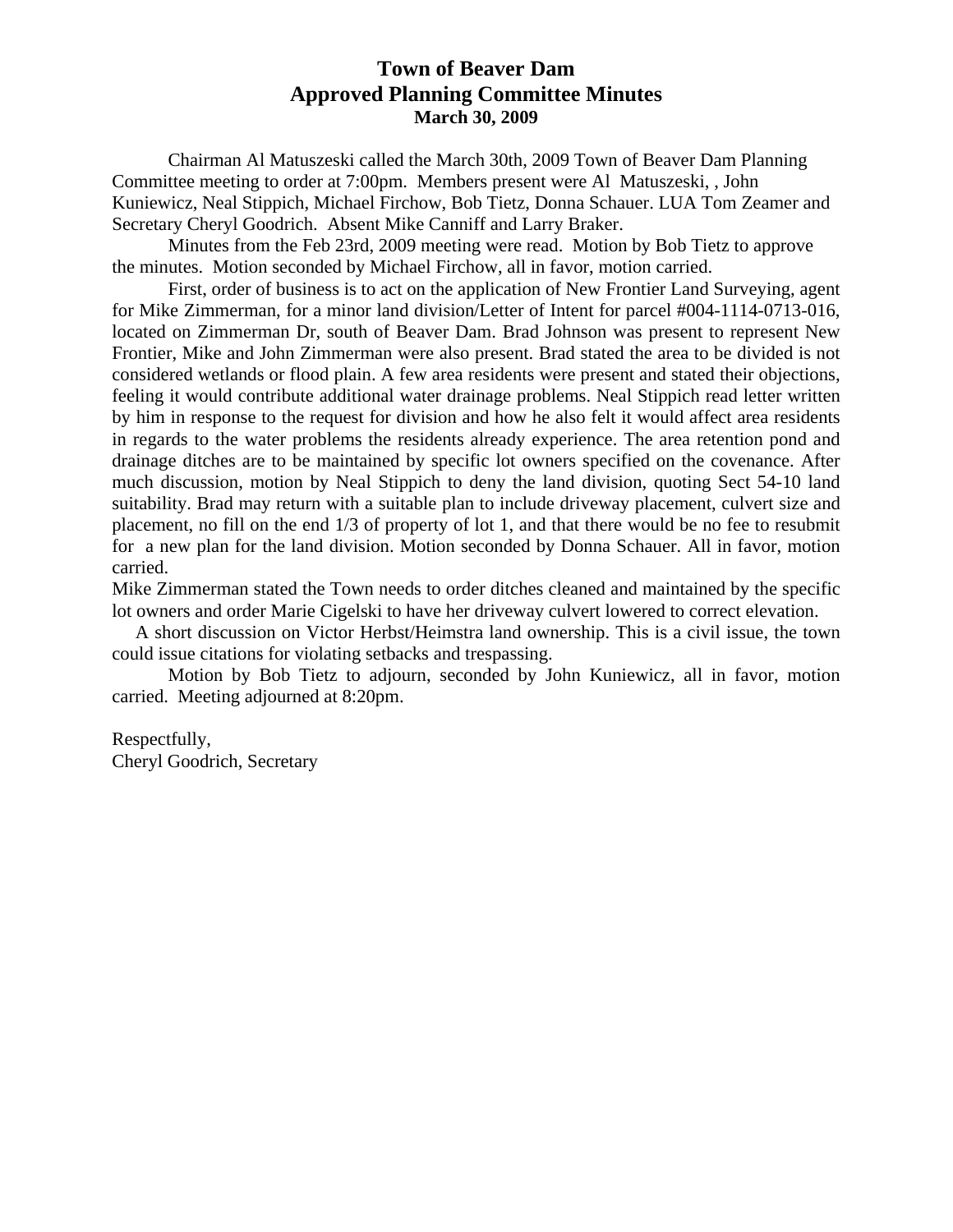# **Town of Beaver Dam Approved Planning Committee Minutes April 27, 2009**

 Chairman Al Matuszeski called the April 27th, 2009 Town of Beaver Dam Planning Committee meeting to order at 7:00pm. Members present were Al Matuszeski, John Kuniewicz, Mike Canniff and Larry Braker, Michael Firchow, Bob Tietz, Donna Schauer, Neal Stippich LUA Tom Zeamer and Secretary Cheryl Goodrich.

 Minutes from the March 30th, 2009 meeting were read. Motion by Bob Tietz to approve the minutes. Motion seconded by John Kuzniewicz, all in favor, motion carried.

 First, order of business is to act on the application of Brad Marquardt, DBA Dodge Cty Auto Body, for a CUP to operate an automobile repair and sales business, in a C-1 district, for parcel #004-1114-0722-001, located at W9392 Cty Rd D, west of Beaver Dam. Brad Marquardt was present and stated he is running an auto repair and sales. In the past it was Steve's Auto sales and repair. He is using the 2 car garage for the shop. Motion by Michael Firchow to approve the Conditional Use Permit with the following conditions: That there be an obscured fenced in area in the back for junk cars and up to 4 cars for sale be allowed parallel parked in front but not in the road right of way. Motion seconded by John Kuzniewicz, all in favor, motion carried.

 The second order of business is to discuss and decide the present and future actions required for the completion and maintenance of the existing storm water retention area located on the west side of Burns Rd, as part of the Prairie View Estates Subdivision, located East of Beaver Dam. Dan Prunuske was present and explained the history and condition of drainage. The field and retention area had recently been tiled by Charlie Hammer, which violates the subdivision ordinance. Tiling circumvents water detention. Reasons for storm water management are to reduce flow after development, provide treatment of water and encourage infiltration. Jim Knowles, environmental consultant stated the NRCS ok'd the tiling, DNR permitted the original storm water plan and county approved the 3 lot subdivision with easement granted to the owners of lots A, B & C. Jim Knowles would like 60 days to have the opportunity further investigate, look at calculations, speak more with Charlie Hammer and Dan Prunuske to come up with a solution. The Planning Committee questioned who will absorb the cost? Jim Knowles stated the burden will be on Charlie Hammer. Motion by John Kuzniewicz to table till the June meeting to allow them to investigate and return with alternative options or solution. Motion seconded by Donna Schauer, all in favor, motion carried.

 Clerk stated there is a Town/County meeting on June 24for Planning members to attend. Neal Stippich reminded the members that they are required to attend at least 1 training meeting per year and this would qualify.

Neal Stippich stated he received a call from Brynly Jones with questions about the money received by the Shady Oaks Homeowners Assoc. from ATC. It was stated the Board of Appeals applied the condition that the Shady Oaks Homeowners Assoc be stewards of the money for additional vegetation, and or fencing for additional buffer and screening purposes.(per Jan 7, 2009 BOA meeting)

 Motion by Mike Canniff to adjourn, seconded by Bob Tiedt, all in favor, motion carried. Meeting adjourned at 8:20pm.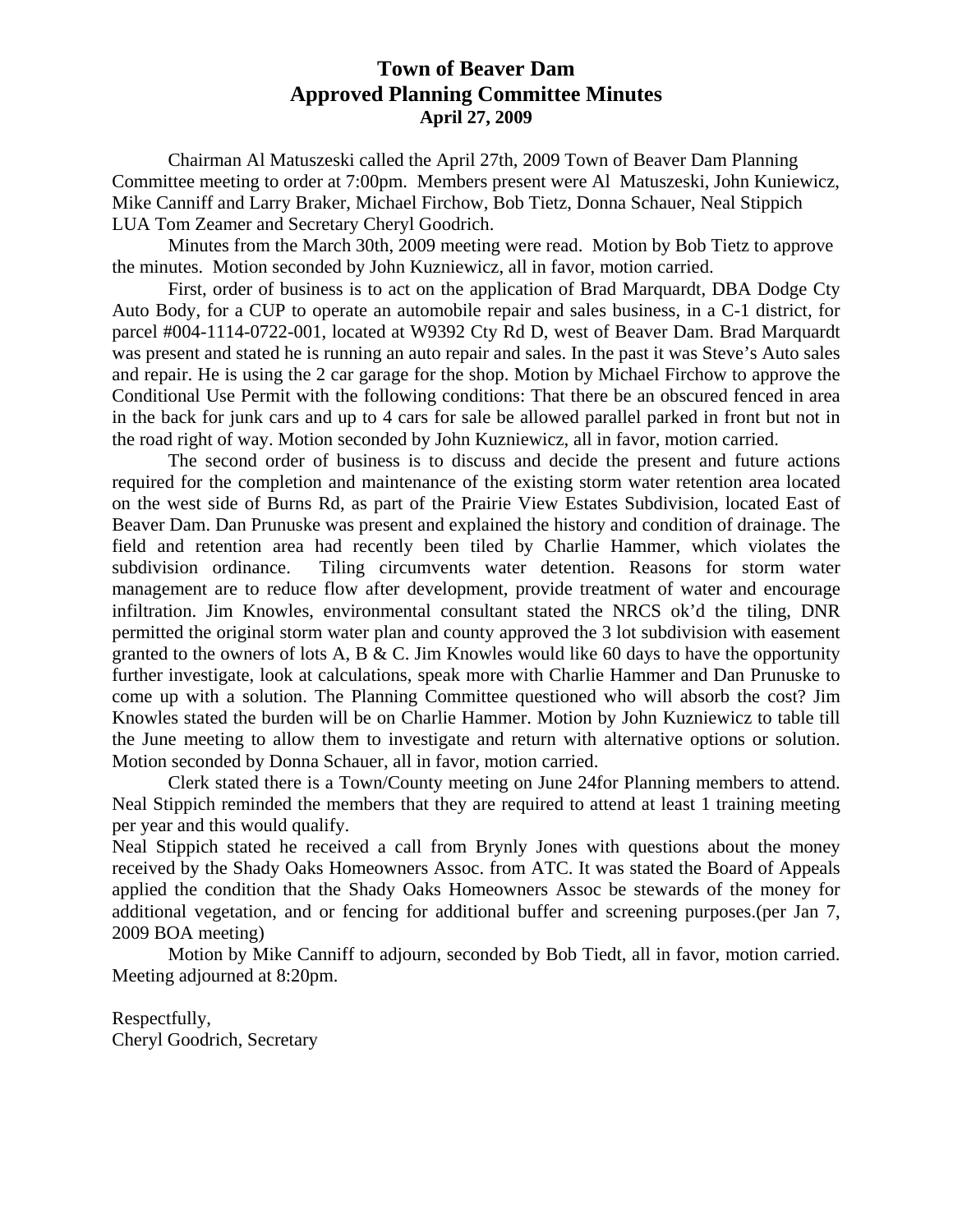# **Town of Beaver Dam Approved Planning Committee Minutes May 26, 2009**

 Chairman Al Matuszeski called the May 26th, 2009 Town of Beaver Dam Planning Committee meeting to order at 7:10pm. Members present were Al Matuszeski, John Kuniewicz, Mike Canniff, Donna Schauer, Larry Braker, Michael Firchow, Bob Tietz, Neal Stippich, LUA Tom Zeamer and Secretary Cheryl Goodrich.

 Minutes from the April 27th, 2009 meeting were read. Motion by Bob Tietz to approve the minutes with 1 correction to paragraph 3, 4 cars parallel parked in front. Motion seconded by Donna Schauer, all in favor, motion carried.

 First, order of business is to act on the application of MSA, Agent for Richard Koch, for a Minor land Division/Letter of Intent to create a 40,000 sq. foot lot as part of parcel #004-1214- 2241-000, located at the NE end of Edwin Ln, north of Beaver Dam. Dick Leistekow stated that the lot is being created to build a home on, and that it was approved by the city as it is in the city reserved area. Motion by John Kuzniewicz to approve the land division with the condition that rezoning to R1 is approved. Motion seconded by Michael Firchow, all in favor, motion carried.

 The second order of business is to act on the application of MSA, agent for Richard Koch, to rezone a 40,000 sq. foot lot as part of parcel #004-1214-2241-000, from A2 general AG to R1 residential zoning district, located at the NE end of Edwin Ln, north of Beaver Dam. Gordon Schultz of N8279 Edwin Ln stated he and others in his neighborhood had no objections. Motion by Larry Braker to recommend to the Town Board to approve the zoning change. Motion seconded by Michael Firchow, all in favor. Motion carried.

 The third order of business act on the request of MSA, agent for Jerry Hankes, to review and approve an amendment to the covenants and restrictions for the Prairie Hill Subdivision. Ann Cook, of MSA , stated when approved the County wanted clarification of ownership of outlots on the covenants and restrictions. Motion by Mike Canniff to recommend to the Town Board to approve amendment to the covenants to the Prairie Hill Subdivision. Motion seconded by Donna Schauer, all in favor, motion carried.

 The forth order of business is to act on the request of Michael Firchow, agent for Absolute Self Storage, to amend the CUP that was issued in Oct of 2002 to allow outside storage on the same parcel as the existing mini warehouses. Planning committee feels a separate CUP should be applied for, for the outdoor storage area. Michael Firchow has built a wood fence to obscure the view of the vehicles. Motion by Donna Schauer to table until a CUP application for outdoor storage is received. Motion seconded by Larry Braker, all in favor, motion carried. Michael Firchow abstained.

 Motion by Larry Braker to adjourn, seconded by Bob Tietz, all in favor, motion carried. Meeting adjourned at 8:00pm.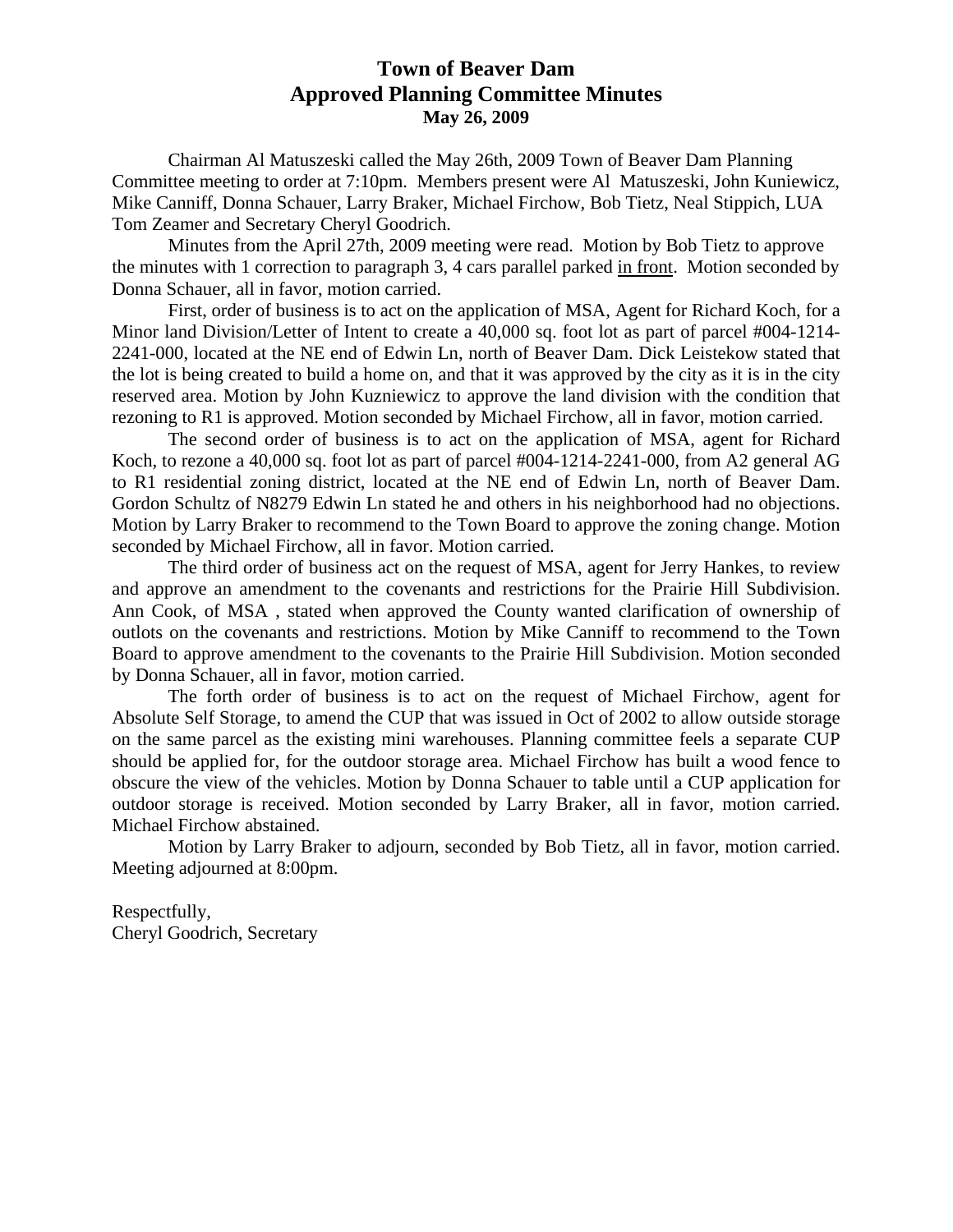# **Town of Beaver Dam Approved Planning Committee Minutes June 29, 2009**

 Chairman Al Matuszeski called the June 29th, 2009 Town of Beaver Dam Planning Committee meeting to order at 7:00pm. Members present were Al Matuszeski, John Kuniewicz, Mike Canniff, Donna Schauer, Larry Braker, Michael Firchow, Bob Tietz, Neal Stippich, LUA Tom Zeamer and Secretary Cheryl Goodrich.

 Minutes from the May 26th, 2009 meeting were read. Motion by Bob Tietz to approve the minutes as read. Motion seconded by John Kuzniewicz, all in favor, motion carried.

 First, order of business is to discuss and decide the present and future actions required for the completion and maintenance of the existing storm water retention area located on the west side of Burns Rd, as part of the prairie View Estates Subdivision, located east of Beaver Dam. At the April 2009 meeting, the property owner, Charlie Hammer, requested a 60 day timeframe to investigate possible solutions for this problem.

 Jim Knowles of J Knowles & Associates presented and explained a map of Approximate Watershed and Drainage Patterns. Also presented and explained were 3 alternative Water Management Concept Plans. Mr. Knowles recommends a Watershed Analysis be done; also recommending Montgomery Associates to do the study and those results could be available in 30 days/next Planning committee meeting.

 Motion by Al Matuszeski to table the matter due to lack of information. Motion seconded by Bob Tietz, all in favor, motion carried. Motion by John Kuzniewicz to amend the previous motion to include having options from the watershed analysis available in 30 days which Hammers offered to fund. Motion seconded by Larry Braker, all in favor, motion carried.

 Motion by Larry Braker to adjourn, seconded by Michael Firchow, all in favor, motion carried. Meeting adjourned at 8:50pm.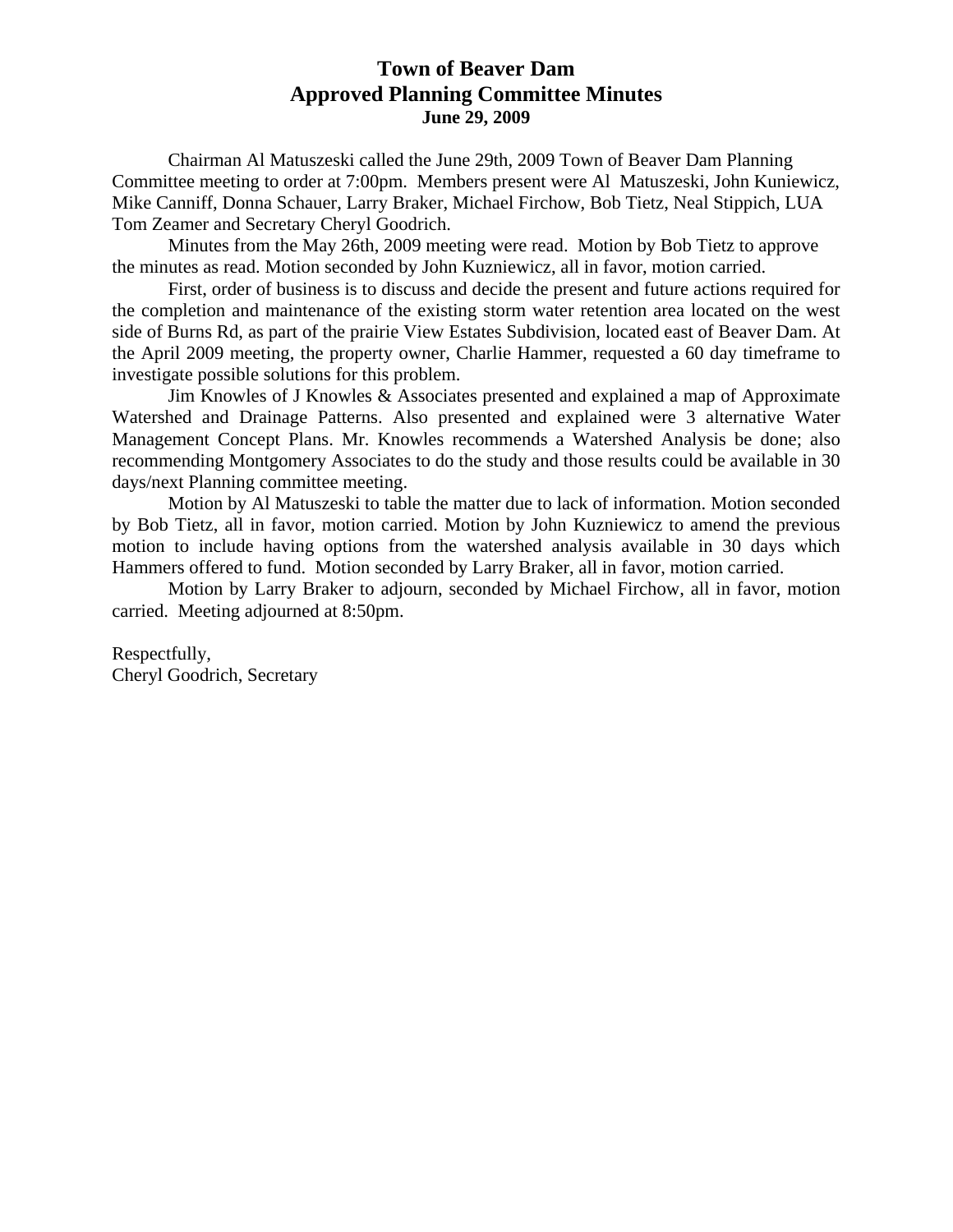# **Town of Beaver Dam Approved Planning Committee Minutes August 31, 2009**

Chairman Al Matuszeski called the August 31, 2009 Town of Beaver Dam Planning Committee meeting to order at 7:02 pm. Members present were Al Matuszeski, Neil Stippich, John Kuziewicz, Donna Schauer, Larry Braker, Michael Firchow, Bob Tietz, and LUA Tom Zeamer. Minutes from the June  $29<sup>th</sup>$ , 2009 meeting were read. Neil Stippich made a motion to approve minutes as read. Motion seconded by Larry Braker, all in favor, motion carried. First order of business was to act on an application by Carl Brehm, agent for Brehm's Wonder Creek Nursery to rezone parcel # 004-1114-0223-004 from residential to Commercial. Mr. Brehm requested the rezone of the parcel to accommodate commercial signage and perhaps occasionally offer seasonal sales. Discussion ensued relative to neighboring commercial influence, minimum setbacks that must be recognized due to location on Hwy 33 and inherent limitations of use. Bob Tietz made motion to recommend rezoning of parcel from residential to commercial. Motion seconded by Michael Firchow, all in favor, motion carried. Second order of business was to act on a minor land division request from owner Lorraine

Schoenfeld, by agent Gary Schoenfeld, on parcel number 004-1214-2011-007. Motion made by Neil Stippich to recommend approval as long as the 40,000+ square foot minimum lot size and as long as all current setbacks for existing homes, structures and septic systems per code be followed. Motion seconded by Donna Schauer, Neil Stippich amended prior motion to also state that new parcel must perc. Amended motion seconded by Donna Schauer, all in favor, motion carried.

Tom Zeamer updated the Planning Committee about the requirements relative to updating maps for the Comprehensive Plan. Discussion by committee that when City of Beaver Dam becomes class 3, all but the southeast corner of the Town of Beaver Dam will be subject to extraterritorial jurisdiction. Michael Firchow recommended that the Town of Beaver Dam procure a map of the City of Beaver Dam's comprehensive plan for future considerations for rezoning or the development of parcels lying within the 3 mile extraterritorial jurisdiction of the City of Beaver Dam. Tom Zeamer was going to contact Dodge County or City of Beaver Dam to procure the map for the Town's future reference.

Michael Firchow recommended that the current codes be updated on the definition of animal units to include ten goats (CD 62:10). Neil Stippich stated that a revision is on his desk and likely still does not address goats but he would look into it.

The Planning Committee discussed possible actions to be taken against Charlie Hammer relative to tiling and water retention ponds in a development. The Town of Beaver Dam's legal counsel will be contacted to determine an appropriate course of action.

Neil Stippich shared with the Planning Committee an email regarding a decision from the Court of Appeals relative to zoning, intended use and moratoriums. Discussion ensued and determined that the current municipal codes for the Town of Beaver Dam are in agreement with the findings of the Court of Appeals.

Motion by Larry Braker to adjourn, seconded by Bob Tietz, all in favor, motion carried. Meeting adjourned at 8:30 pm.